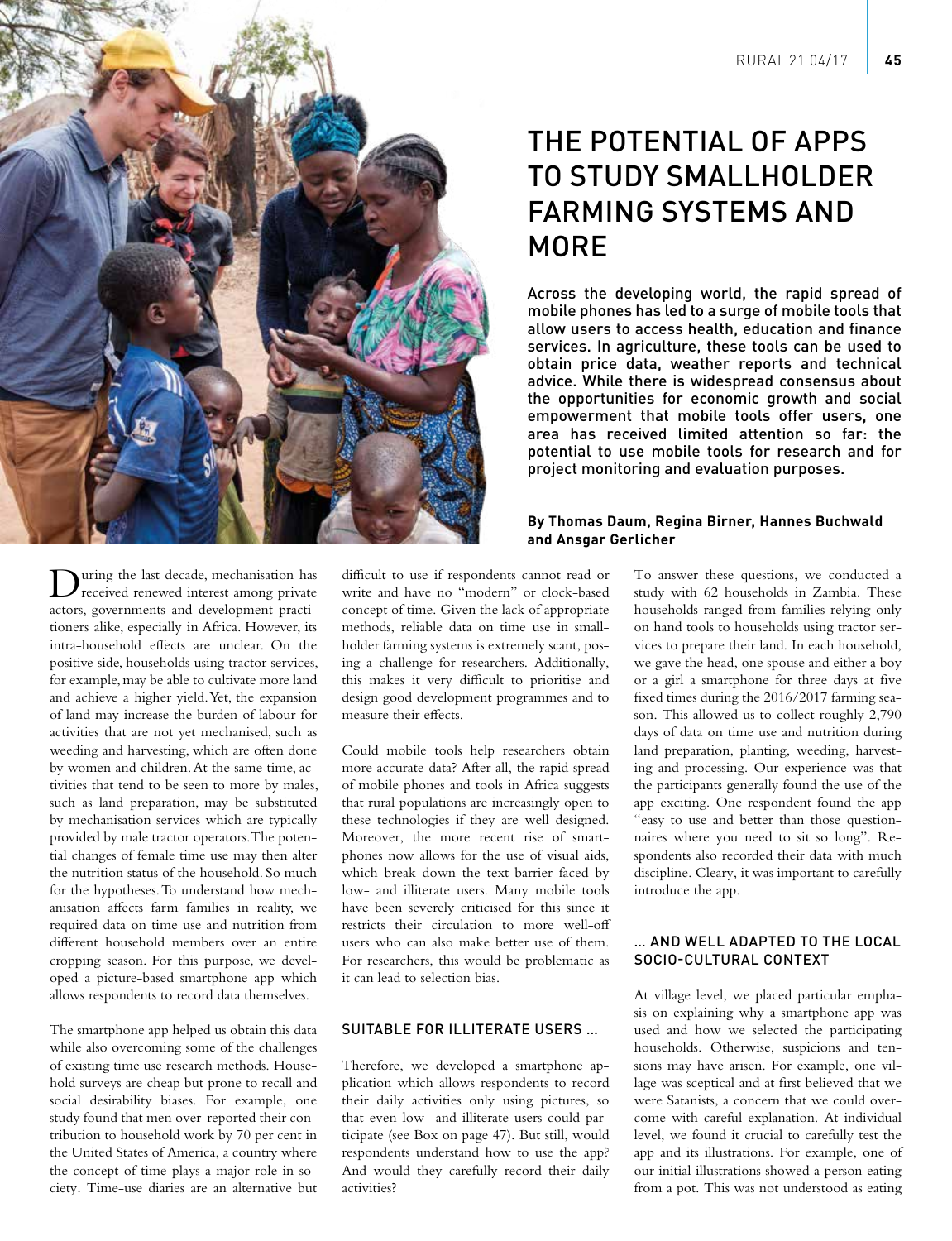but as stealing, because people always eat together – and not directly out of the pot. We then had to change some of the illustrations by taking the local socio-cultural context more into account.

Training also played an important role. Respondents had no difficulties in understanding the app, but some were unfamiliar with using a touchscreen. So we allowed them to practise scrolling and touching first. In all cases, we trained the use of the app using some explanatory stories, such as the following: Mary goes weeding while carrying her baby, then she chats with a friend, then she eats some guavas. All users, ranging from 6 to 90 years, were able to use the app. Therefore, we concluded that smartphone apps can serve as a reliable, affordable and participatory tool for data collection in complex smallholder farming scenarios. So the app worked, but what about the result?

## MECHANISATION – A HIGHER WORKLOAD FOR WOMEN AND CHILDREN?

As mentioned above, one of our research questions was whether agricultural mechanisation, especially during land preparation and when linked to the expansion of agricultural land, increases the work burden for women or children during weeding and processing times. Our early, as yet descriptive results suggest that this is not the case. In fact, we find that households using hand tools spend significantly more time on weeding than households that use animal or tractor services. The latter households expand their farm size, which results in a higher demand for weeding. However, they also use animals and/or herbicides for weeding. Furthermore, mechanisation may suppress weed growth. As a result, mechanisation does not increase female and children's time spent on weeding – the demand for weeding is compensated for by other technologies. In fact, our data shows that the time spent on weeding by females declines by nearly half, from around four to two-and-a-half hours a day.

# FROM SPECIFIC EXTENSION SERVICES …

Although we focused specifically on time use and nutrition, we found a much larger untapped potential for the use of smartphone apps as a tool for data collection. Obviously,



the activity set we used can be adapted. For example, a study focusing on livestock keepers could split our single "livestock activity" into several ones, such as herding, feeding, rearing, etc. Furthermore, the activity sets could be adapted to urban settings or to different occupations. Moreover, one could work with different "plug ins" besides the nutrition one which we adopted. For example, "plug-ins" could be designed to record data on fertiliser or pesticide use or the quality of extension and technical advice. Participants may also make videos or take photos that can be analysed by the researchers later on. The Makerere University in Uganda piloted a similar project that allows farmers and extension workers to take pictures to record the spread of the cassava mosaic disease.

Going some steps ahead, the built-in motion, environmental and position sensors of new smartphones provide a scope for further exploration. For example, position sensors could be used for geospatial studies focusing on land use changes, pastoralism, migration patterns or social movements and networks. Studies could combine (user-entered) data from mobile tools with remote-sensing data. Environmental sensors or an external weather station could be used to record weather data and thus link social and economic aspects of farming with the study of plant production. In addition, position sensors could be applied to validate agricultural plot-sizes, a crucial variable to calculate agricultural productivity which is often over- or underestimated in questionnaires. Sensors have the advantage that they can record data "en passant" without burdening the respondents.

## … TO MONITORING AND EVALUATING DEVELOPMENT PROJECTS

The use of mobile tools may be a valuable opportunity not only for researchers but also for development practitioners. Instead of sending enumerators with pen and paper into the field, beneficiaries were able to record data themselves. The non-profit organisation Technoserve, for example, has already used an SMS tool ("Frontline Forms") to evaluate the impact of farmer training in Tanzania. Its tool is still text-based and thus difficult to use for

Does the workload for women increase with farm size? With the aid of the Time Tracker app, the working hours of each family member can be checked.

Photos: Hannes Buchwald